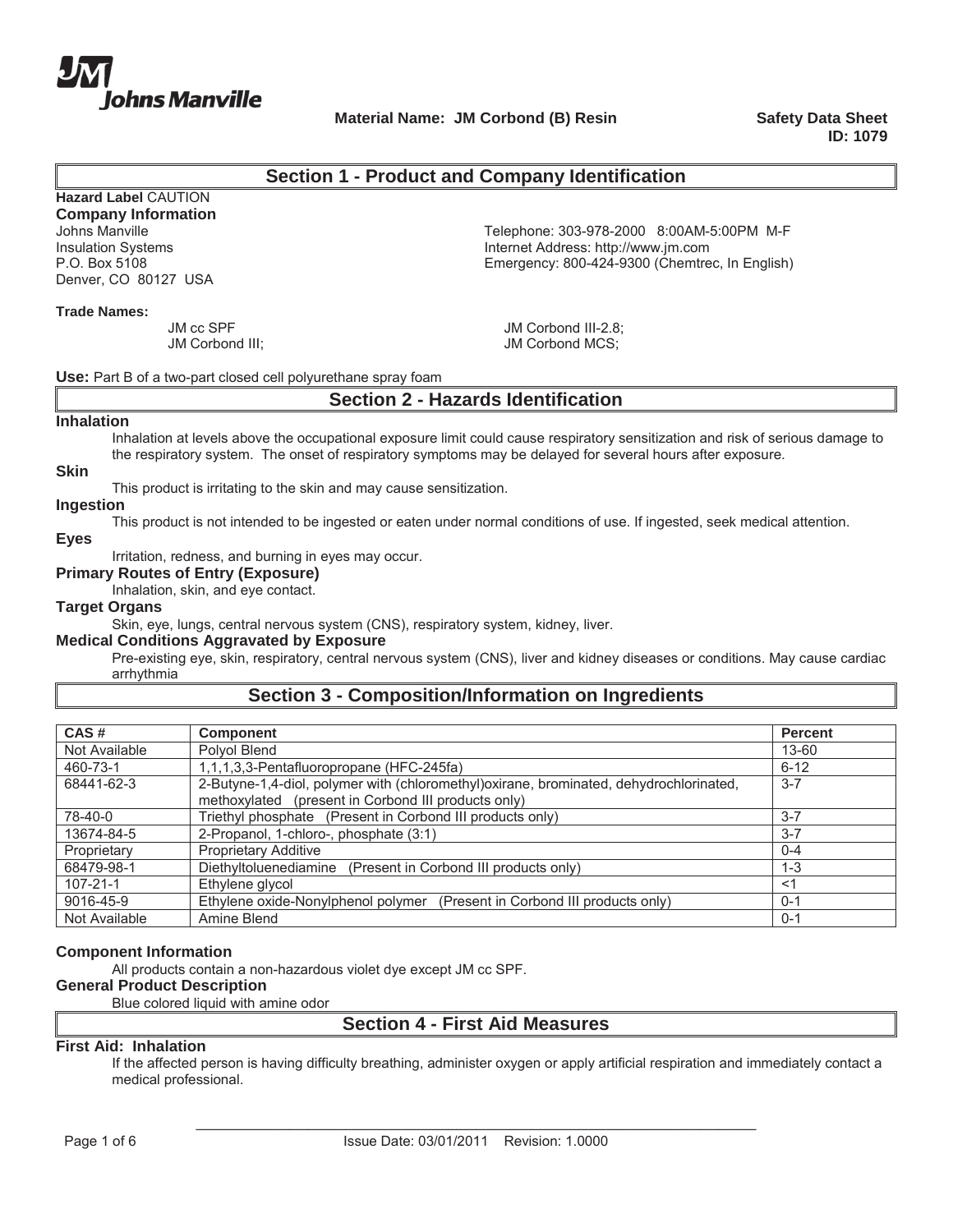### **Material Name: JM Corbond (B) Resin Safety Data Sheet All Accords Accord Safety Data Sheet All Accords Accords Accords Accords Accords Accords Accords Accords Accords Accords Accords Accords Accords Accords Accords Accord**

#### **First Aid: Skin**

Remove contaminated clothing. Wash exposed areas with soap and water. If irritation develops or persists, seek medical attention. Launder contaminated clothing before reuse.

#### **First Aid: Ingestion**

Product is not intended to be ingested or eaten. If this product is ingested, do not induce vomiting and seek medical attention immediately.

#### **First Aid: Eyes**

Flush eyes with large amounts of water until irritation subsides. If irritation persists, seek medical attention.

#### **First Aid: Notes to Physician**

Treatment for inhalation, skin contact, or ingestion should be symptomatic. Inhalation of high concentrations of this material, as could occur in enclosed spaces or during deliberate abuse, may be associated with cardiac arrhythmias.

### **Section 5 - Fire Fighting Measures**

**Flash Point:** Not Determined **Method Used:** Not available **Upper Flammable Limit (UFL):** Not available **Lower Flammable Limit (LFL):** Not available

**Auto Ignition:** Not available **Flammability Classification:** Not available

**Rate of Burning:** Not available

**Hazardous Combustion Products**

Carbon monoxide, carbon dioxide, halogenated hydrocarbons, nitrogen oxides, and various hydrocarbons.

### **Extinguishing Media**

Carbon dioxide (CO<sub>2</sub>), water, water fog, dry chemical.

### **Fire Fighting Equipment/Instructions**

Use NIOSH-approved self-contained breathing apparatus operating in the pressure demand mode and full fire fighting protective clothing. Avoid inhalation of vapors.

## **Section 6 - Accidental Release Measures**

#### **Containment Procedures**

Remove all sources of ignition. Evacuate and ventilate spill area. Dam spill area with sand, earth, or other suitable absorbent. Prevent entry of material into sewers, other water sources, or land areas. Wear full protective clothing and respiratory protection during clean-up as required to maintain exposures below the applicable exposure limit. Shovel absorbed material into containers in well-ventilated area.

#### **Clean-Up Procedures**

Place in closable container for disposal.

### **Section 7 - Handling and Storage**

### **Handling Procedures**

Use protective equipment as described in Section 8 of this safety data sheet when handling uncontained material. Handle in accordance with good industrial hygiene and safety practices.

#### **Storage Procedures**

Warehouse storage should be in accordance with package directions, if any. Product should be kept in a cool and dry area in original packaging. Do not freeze.

## **Section 8 - Exposure Controls / Personal Protection**

### **Exposure Guidelines**

### **A: General Product Information**

Protective equipment should be provided as necessary to prevent inhalation of vapors, prolonged skin contact, and to keep exposure levels below the applicable exposure limits.

### **B: Component Exposure Limits**

**Proprietary Additive (Proprietary)** ACGIH: 200 ppm TWA

#### **Ethylene glycol (107-21-1)**

OSHA: 50 ppm Ceiling; 125 mg/m3 Ceiling ACGIH: 100 mg/m3 Ceiling (aerosol only)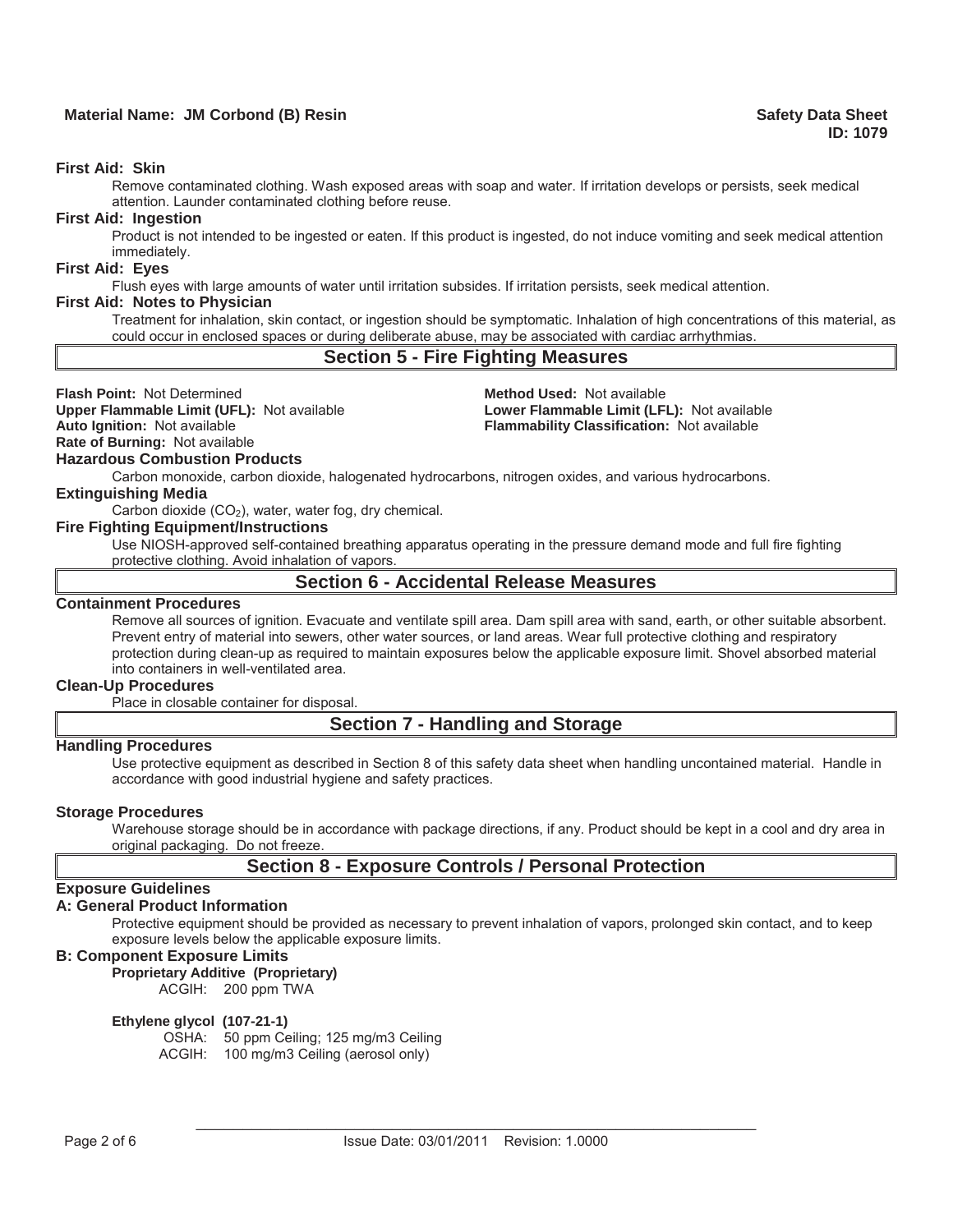#### **PERSONAL PROTECTIVE EQUIPMENT**

#### **Personal Protective Equipment: Eyes/Face**

Safety glasses with side shields, chemical goggles, or a face shield is required.

### **Personal Protective Equipment: Skin**

Impervious gloves such as nitrile rubber should be used to help prevent excessive skin contact. A protective suit should be worn.

#### **Personal Protective Equipment: Respiratory**

A NIOSH approved respirator must be used if vapor concentrations exceed exposure limits.

#### **Ventilation**

Local exhaust or general dilution ventilation may be required to maintain exposures below the applicable exposure limits. The need for ventilation systems should be evaluated by a professional industrial hygienist, while the design of specific ventilation systems should be conducted by a professional engineer.

#### **Personal Protective Equipment: General**

Protective equipment should be provided as necessary to prevent irritation of the throat, eyes, and skin, and to keep exposures below the applicable exposure limits identified in Section 8.

## **Section 9 - Physical & Chemical Properties**

**Appearance:** Blue color **CODO Odor: Odor: Odor: Odor: Odor: Odor: Odor: Odor: Odor: Odor: Odor: Odor: Odor: Odor: Odor: Odor: Odor: Odor: Odor: Odor: Odor: Odor: Odor: Odor: Boiling Point:** Not Determined **Solubility (H2O):** Moderate **Freezing Point:** Not Determined **VOC:** Not Determined

**Physical State:** liquid **pH:** Not Determined **Vapor Pressure:** Not Determined **Melting Point:** Not Determined

## **Section 10 - Stability & Reactivity Information**

### **Stability**

These products are not reactive.

### **Stability: Conditions to Avoid**

Keep away from ignition sources. Do not freeze. Do not thin.

### **Incompatibility**

Strong acids, alkalis, and oxidizing agents

### **Hazardous Decomposition**

May form carbon dioxide, carbon monoxide, halogenated hydrocarbons, nitrogen oxides, various hydrocarbons.

#### **Hazardous Polymerization**

Will not occur.

**Section 11 - Toxicological Information** 

### **Acute Toxicity**

### **A: General Product Information**

Vapors from this product may cause eye, respiratory and skin irritation,

#### **B: Component Analysis - LD50/LC50**

**Triethyl phosphate (Present in Corbond III products only) (78-40-0)** Oral LD50 Rat: 1165 mg/kg

#### **2-Propanol, 1-chloro-, phosphate (3:1) (13674-84-5)**

Inhalation LC50 Rat: 5 mg/L/4H; Inhalation LC50 Rat:>17.8 mg/L/1H; Oral LD50 Rat:500 mg/kg; Dermal LD50 Rat:>5000 mg/kg; Dermal LD50 Rabbit:1230 mg/kg

#### **Proprietary Additive (Proprietary)**

Oral LD50 Rat: 1235 mg/kg; Dermal LD50 Rabbit:>5 g/kg

## **Diethyltoluenediamine (Present in Corbond III products only) (68479-98-1)**

Oral LD50 Rat: 472 mg/kg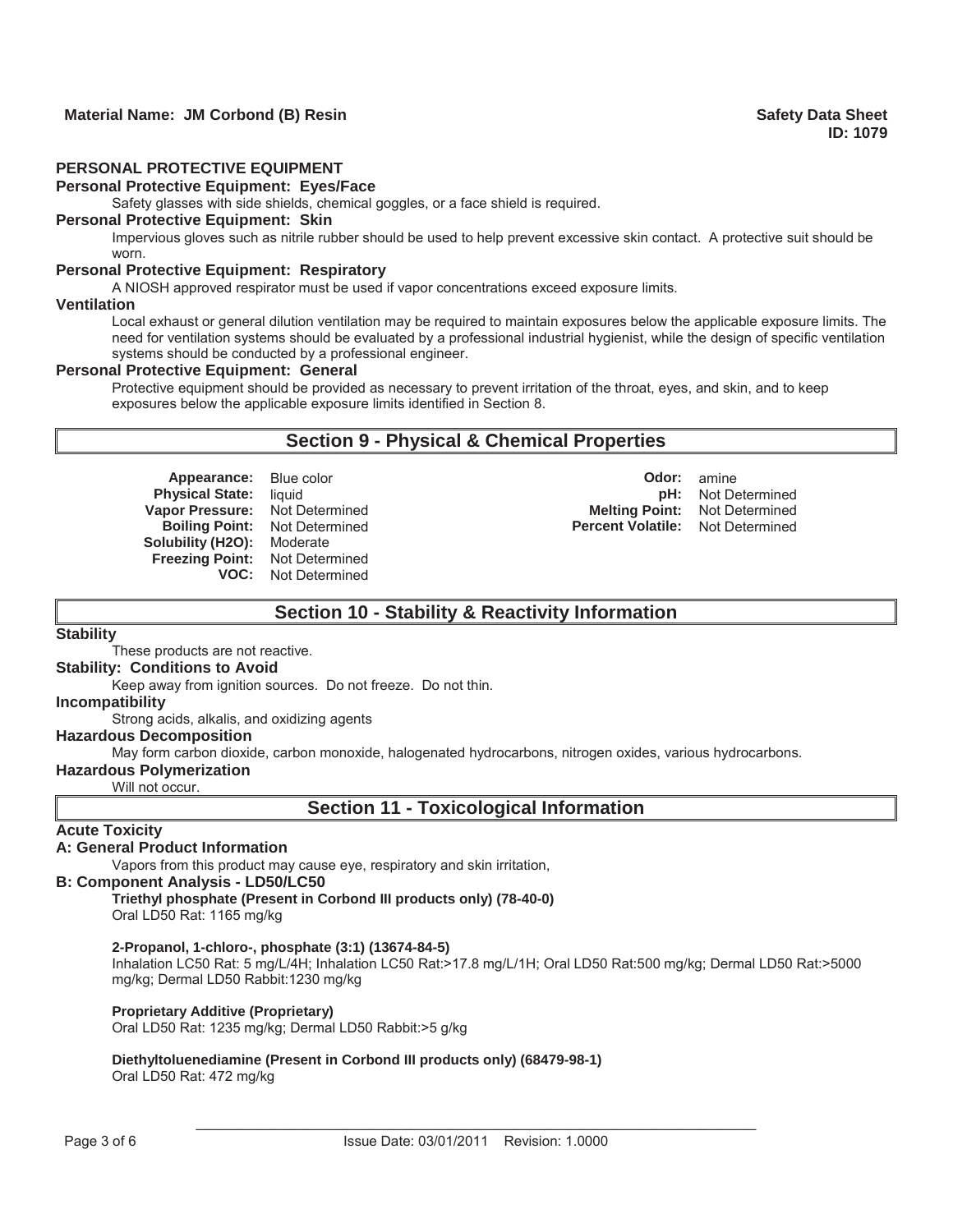### **Material Name: JM Corbond (B) Resin Safety Data Sheet All Accords Accord Safety Data Sheet All Accords Accords Accords Accords Accords Accords Accords Accords Accords Accords Accords Accords Accords Accords Accords Accord**

**Ethylene glycol (107-21-1)**

Oral LD50 Rat: 4000 mg/kg; Dermal LD50 Rabbit:9530 μL/kg

**Ethylene oxide-Nonylphenol polymer (Present in Corbond III products only) (9016-45-9)** Oral LD50 Rat: 1310 mg/kg; Dermal LD50 Rabbit:2 mL/kg

### **Component Carcinogenicity**

**Ethylene glycol (107-21-1)**

ACGIH: A4 - Not Classifiable as a Human Carcinogen

### **Chronic Toxicity**

Prolonged, excessive exposures to vapors may cause nervous system, kidney and liver damage.

### **Section 12 - Ecological Information**

#### **Ecotoxicity**

#### **A: General Product Information**

No data available for this product.

### **B: Component Analysis - Ecotoxicity - Aquatic Toxicity**

### **2-Propanol, 1-chloro-, phosphate (3:1) (13674-84-5)**

96 Hr LC50 Brachydanio rerio: 56.2 mg/L [static]; 96 Hr LC50 Leuciscus idus: 180 mg/L [static]; 96 Hr LC50 Pimephales promelas: 98 mg/L [static]; 96 Hr LC50 Poecilia reticulata: 30 mg/L [static] 72 Hr EC50 Scenedesmus subspicatus: 45 mg/L; 96 Hr EC50 Selenastrum capricornutum: 4 mg/L 48 Hr EC50 Daphnia magna: 63 mg/L

#### **Proprietary Additive (Proprietary)**

96 Hr LC50 Lepomis macrochirus: 135 mg/L [static]

### **Ethylene glycol (107-21-1)**

96 Hr LC50 Oncorhynchus mykiss: 41000 mg/L; 96 Hr LC50 Oncorhynchus mykiss:14-18 ml/L [static]; 96 Hr LC50 Lepomis macrochirus:27540 mg/L [static]; 96 Hr LC50 Oncorhynchus mykiss:40761 mg/L [static]; 96 Hr LC50 Pimephales promelas:40000-60000 mg/L [static]; 96 Hr LC50 Poecilia reticulata:16000 mg/L [static] 96 Hr EC50 Selenastrum capricornutum: 6500 - 13000 mg/L 48 Hr EC50 water flea: 46300 mg/L

## **Section 13 - Disposal Considerations**

#### **US EPA Waste Number & Descriptions**

#### **A: General Product Information**

Cure materials prior to disposal to minimize residual resin content. After curing, comply with applicable federal, state, and local regulations for disposal. Product characterization after use is recommended to ensure proper disposal under federal and/or state requirements. If uncured materials must be disposed, the product should be characterized and disposed in accordance with all applicable federal, state, and local regulations. Do not mix with uncured Part A in disposal containers. If you are unsure of the regulations, contact your local Public Health Department or the local office of the Environmental Protection Agency (EPA).

### **B: Component Waste Numbers**

**Proprietary Additive (Proprietary)**

RCRA: waste number U079

#### **Disposal Instructions**

Dispose of waste material according to Local, State, Federal, and Provincial Environmental Regulations.

## **Section 14 - Transport Information**

### **International Transport Regulations**

These products are not classified as dangerous goods according to international transport regulations.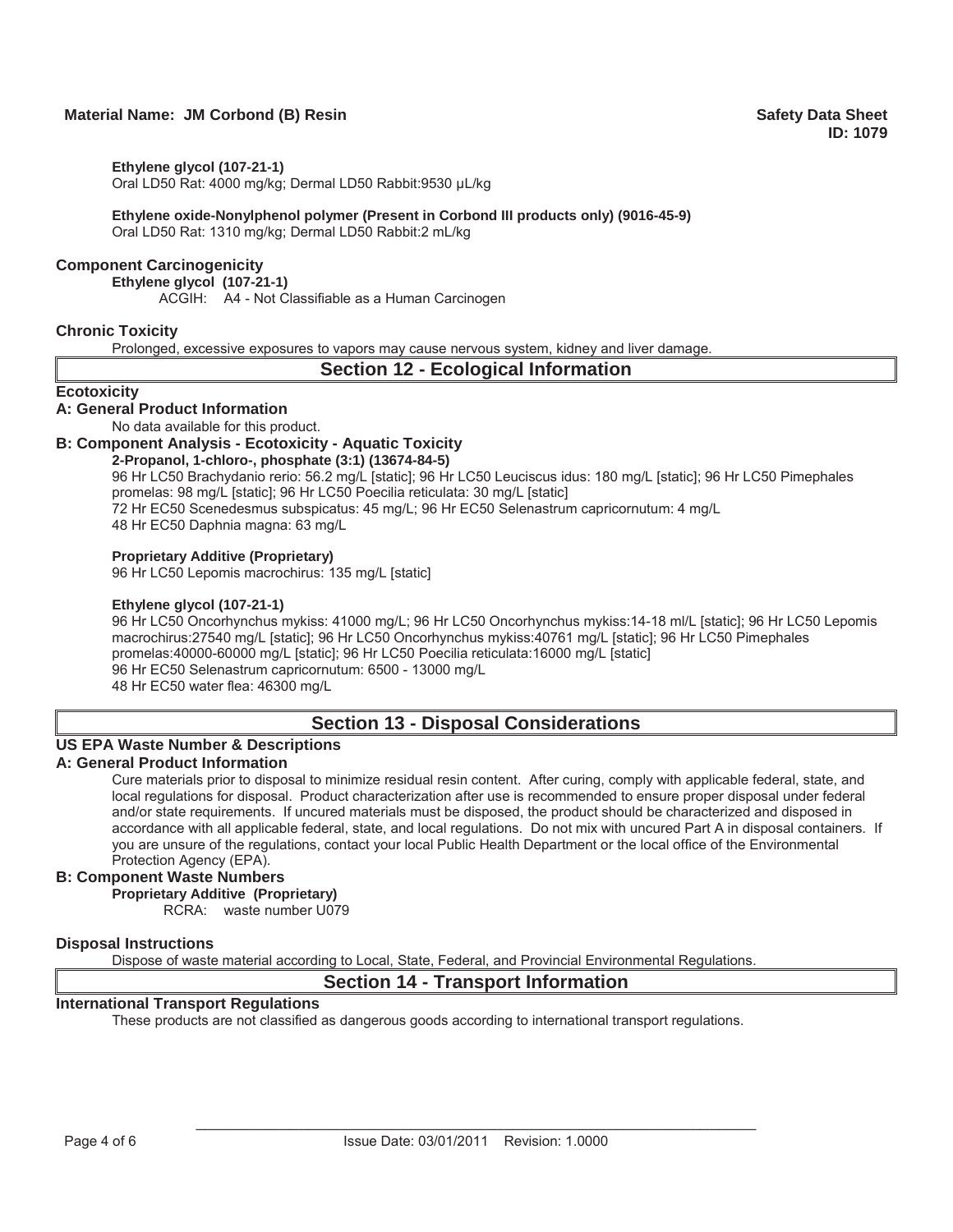## **Section 15 - Regulatory Information**

## **US Federal Regulations**

#### **A: General Product Information**

SARA 311 Status. The following SARA 311 designations apply to this product: Immediate (acute) health hazard. Delayed (chronic) health hazard.

#### **B: Component Analysis**

This material contains one or more of the following chemicals required to be identified under SARA Section 302 (40 CFR 355 Appendix A), SARA Section 313 (40 CFR 372.65) and/or CERCLA (40 CFR 302.4).

### **Proprietary Additive (Proprietary)**

CERCLA: 1000 lb final RQ; 454 kg final RQ

#### **Ethylene glycol (107-21-1)**

CERCLA: 5000 lb final RQ; 2270 kg final RQ

### **State Regulations**

### **A: General Product Information**

Other state regulations may apply. Check individual state requirements.

WARNING: This product contains a substance known to the state of California to cause cancer:

| Formaldehyde                 | CAS# 50-00-0 | $~10.01\%$   |
|------------------------------|--------------|--------------|
| 1.4 Dioxane                  | CAS#123-91-1 | $~10.04\%$   |
| Dichloromethane CAS# 75-09-2 |              | $< 0.0028\%$ |

#### **B: Component Analysis - State**

The following components appear on one or more of the following state hazardous substances lists:

| Component                                           | CAS#                               | $\sim$<br><u>ur</u> |    | МA  | <b>MN</b> | N.  |     |
|-----------------------------------------------------|------------------------------------|---------------------|----|-----|-----------|-----|-----|
| Additive<br>$\overline{\phantom{0}}$<br>Proprietary | Proprietary                        | Yes                 | N0 | Yes | No        | No  | Yes |
| Ethylene glycol                                     | ے۔ 107<br>$\Omega$<br>$\mathbf{I}$ | Yes                 | N0 | Yes | Yes       | Yes | Yes |

#### **A: TSCA Status**

This product and its components are listed on the TSCA 8(b) inventory.

None of the components listed in this product are listed on the TSCA Export Notification 12(b) list.

### **B: Component Analysis - Inventory**

| <b>Component</b>                                             | CAS#           | <b>TSCA</b> | <b>DSL</b> | <b>EINECS</b> |
|--------------------------------------------------------------|----------------|-------------|------------|---------------|
| 1,1,1,3,3-Pentafluoropropane (HFC-245fa)                     | 460-73-1       | Yes         | Yes        | No.           |
| 2-Butyne-1,4-diol, polymer with (chloromethyl) oxirane,      | 68441-62-3     | Yes         | Yes        | <b>No</b>     |
| brominated, dehydrochlorinated, methoxylated (present in     |                |             |            |               |
| Corbond III products only)                                   |                |             |            |               |
| Triethyl phosphate (Present in Corbond III products only)    | 78-40-0        | Yes         | Yes        | Yes           |
| 2-Propanol, 1-chloro-, phosphate (3:1)                       | 13674-84-5     | Yes         | Yes        | Yes           |
| <b>Proprietary Additive</b>                                  | Proprietary    | Yes         | Yes        | Yes           |
| Diethyltoluenediamine (Present in Corbond III products only) | 68479-98-1     | Yes         | Yes        | Yes           |
| Ethylene glycol                                              | $107 - 21 - 1$ | Yes         | Yes        | Yes           |
| Ethylene oxide-Nonylphenol polymer (Present in Corbond III   | 9016-45-9      | Yes         | Yes        | <b>No</b>     |
| products only)                                               |                |             |            |               |

#### **International Regulations**

### **A: General Product Information**

**JM CORBOND III AND JM CORBOND III-2.8 ARE ONLY APPROVED FOR SALE AND USE IN THE UNITED STATES AND CANADA.** 

#### **B: Component Analysis - WHMIS IDL**

No components are listed in the WHMIS IDL.

#### **WHMIS Classification**

This is not a WHMIS controlled product. This product has been classified in accordance with the hazard criteria of the Controlled Products Regulations. This SDS contains all the information required by the Controlled Products Regulations.